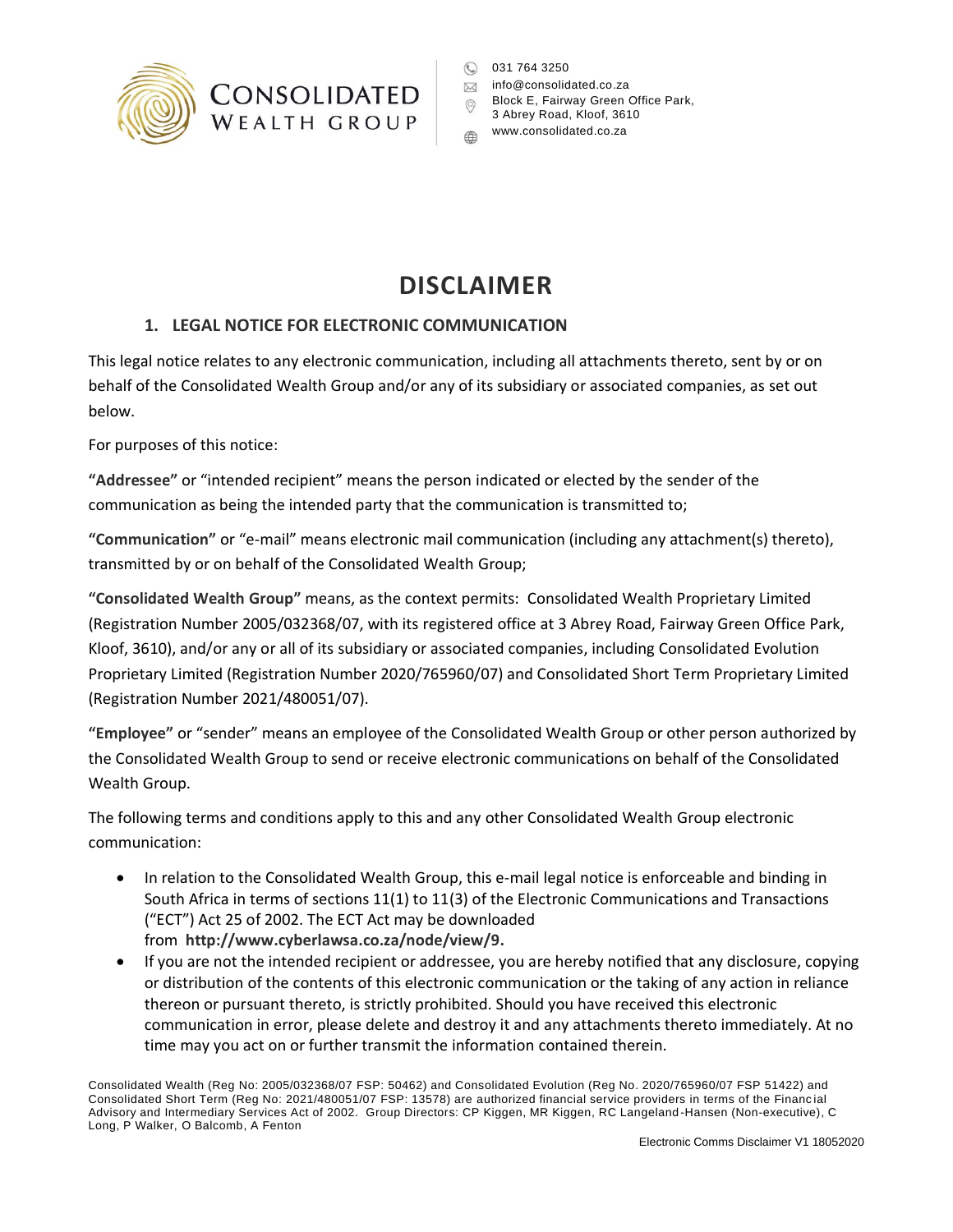

- This and other electronic communications may contain confidential information, which is the property of the Consolidated Wealth Group and/or Consolidated Wealth Group's clients or contacts. No person, other than the intended recipient, may use or disclose the contents of this communication or any links or attachments hereto to any person whatsoever. Unauthorized disclosure and/or use may result in civil and criminal liability.
- The e-mail address of the sender may not be used, copied, sold, disclosed or incorporated into any database or mailing list for spamming and/or other marketing practices without the prior consent of the Consolidated Wealth Group.
- The Consolidated Wealth Group takes all reasonable steps to ensure the privacy of persons communicating with it. Where relevant, the Consolidated Wealth Group is registered with the relevant data protection authorities and complies with all data protection requirements. By communicating electronically with the Consolidated Wealth Group, persons are deemed to consent to the Consolidated Wealth Group's processing of personal data for the following purposes: to monitor compliance with internal and regulatory standards, for marketing and business development purposes; and, to enable it to understand client needs. The Consolidated Wealth Group will not disclose information to third parties save to the extent required or permitted by law or any regulatory bodies.
- The Consolidated Wealth Group takes all reasonable steps to ensure the integrity of its systems and data and that viruses are not propagated. Under no circumstances shall the Consolidated Wealth Group or the sender of this e-mail be liable to any party for any direct, indirect, special or consequential damages, including, without limitation, any loss of profits, business interruption, loss of programs or other data on information handling systems or otherwise, even if the Consolidated Wealth Group or the sender of this e-mail have expressly advised such party of the possibility of such damages.
- Subject to the bullet point directly below, no electronic communications issued for or on behalf of the Consolidated Wealth Group will be effective to create any contractual relationship between the Consolidated Wealth Group nor another party or to bind the Consolidated Wealth Group in any respect.
- No electronic communication issued for or on behalf of the Consolidated Wealth Group shall constitute advice and the Consolidated Wealth Group accepts no liability for the content of electronic communications, or for the consequences of any actions taken on the basis of the information provided in any electronic communication, unless the Consolidated Wealth Group is or has been formally engaged to provide the recipient with advice or assistance pursuant to a formal written contract for the provision of services.
- Electronic communications sent to the Consolidated Wealth Group will only be regarded as having been received by its members or associates once receipt thereof is expressly acknowledged. An autoreply shall not constitute a response for purposes of this clause. The Consolidated Wealth Group will only be deemed to have sent an electronic communication once such message is reflected as 'sent' on the electronic systems used by the Consolidated Wealth Group.
- The Consolidated Wealth Group reserves the right to monitor, intercept, filter, view, block, delete, access, copy, read and act upon all electronic communications to and from the systems used by the Consolidated Wealth Group.